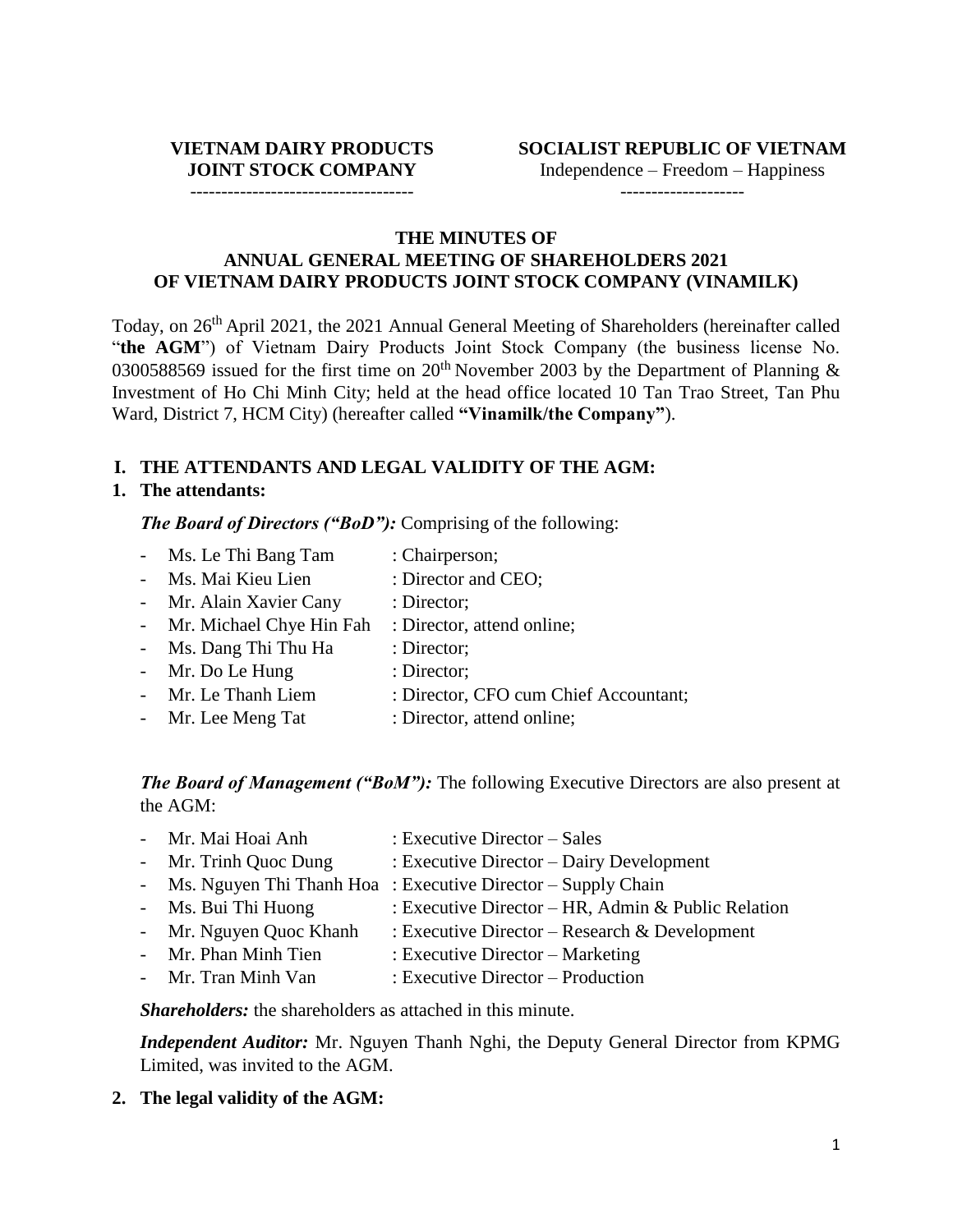At the time of the AGM 2021 opening at 8:30 AM, the total number of participants (including shareholders and authorized persons) is 4,906 attendants, representing 1,778,318,974 shares, equivalent to 85.09% of the total outstanding shares of Vinamilk (according to the list of shareholders attendance attached with this minutes). The AGM 2021 is legally and lawfully convened and shall continue in according to Clause 5 Article 17 of the Company Charter.

## **II. THE MEETING DETAILS**

### **A. The AGM opening procedures:**

- 1. Mr. Dong Quang Trung, on behalf of the AGM organizer, proclaims the reason to hold the meeting and introduces the attendants.
- 2. Mr. Diep Hong Khon, on behalf of the AGM organizer, announces the shareholders' attendance as follows:
	- The Organizing Committee of the 2021 Annual General Meeting of Shareholders of Vietnam Dairy Products Joint Stock Company ("Vinamilk") has carried out the registration procedure and checked the status of shareholders attending the General Meeting of Shareholders in 2021. The results of the shareholder status and attendance are as follows: The total number of participants (including shareholders and authorized persons) is 4,906 participants, representing 1,778,318,974 shares, accounting for 85.09% of the total voting shares of Vinamilk (2,089,955,445 shares).
	- Pursuant to the provisions of Clause 5, Article 17 of the Company Charter: with the rate of 85.09% of the voting shares to attend the meeting, the General Meeting of Shareholders was legal, valid and allowed to conduct.
- 3. Mr. Dong Quang Trung introduces Ms. Le Thi Bang Tam as the chairperson of the AGM and the BoD members to chair the AGM, includes:
	- Ms. Le Thi Bang Tam : Chairperson;
	- Ms. Mai Kieu Lien : Director and CEO;
	- Ms. Dang Thi Thu Ha : Director;
	- Mr. Do Le Hung : Director;
	- Mr. Le Thanh Liem : Director and CFO cum Chief Accountant;
	- Mr. Alain Xavier Cany : Director;
- 4. Ms. Le Thi Bang Tam, the AGM Chairperson, presents the AGM agenda as follows:

■ Ms. Tam nominates Ms. Le Quang Thanh Truc – The Company's Secretariat to be the AGM's secretary for recording the meeting minutes.

■ Then, Ms. Tam introduces the agenda of the AGM that has been approved as follows:

| Approve    | 1,763,346,914 shares | 99.16% of the total voting rights<br>attending at the AGM |
|------------|----------------------|-----------------------------------------------------------|
| Disapprove | 0 share              | 0% of the total voting rights<br>attending at the AGM     |
| Abstain    | 14,972,060 shares    | 0.84% of the total voting rights<br>attending at the AGM  |

■ The meeting agenda is as below: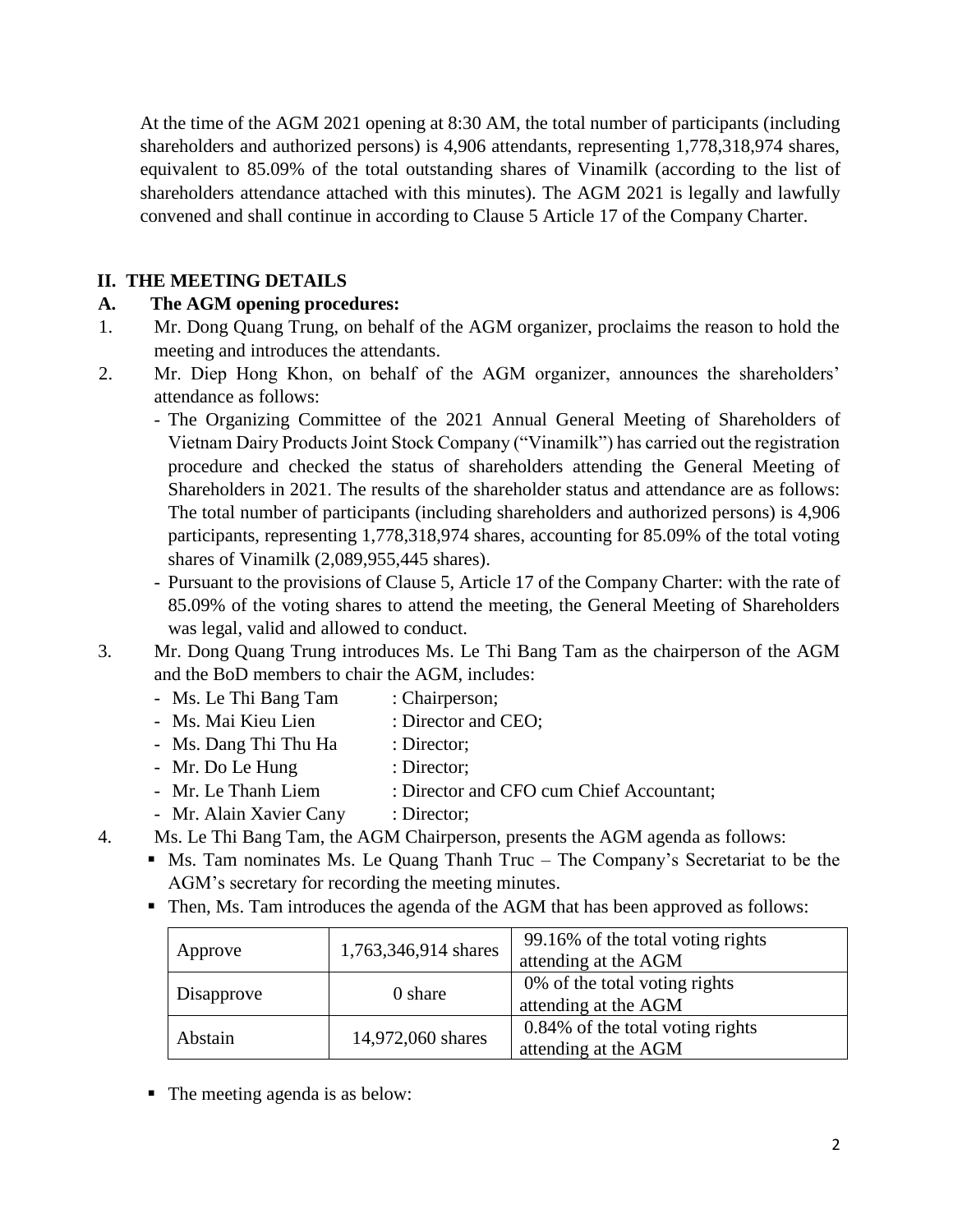- 1 The 2020 audited financial statements
- 2 The 2020 BOD's reports
- 3 Dividend payment for the fiscal year of 2020
- 4 Revenue & profit guidance for 2021 (consolidated)
- 5 Dividend payment plan for the financial year of 2021
- 6 Selection of the independent auditor for 2021
- 7 BOD's remuneration for 2021
- 8 Amendment of the Charter
- 9 Amendment of Internal Regulations on Corporate Governance
- 10 Approval of the Operational Regulations of the Board of Directors
- 11 Approval of the resignation of Mr. Nguyen Ba Duong
- 12 Approval of the resignation of Ms. Nguyen Thi Tham
- 13 Election of additional members to the Board of Directors
- After that, Ms. Tam would like the AGM to elect the voting ballot counting committee of 3 participants, as below:
	- 1. Mr. Diep Hong Khon, Legal Senior Manager;
	- 2. Ms. Ta Hanh Lien, Internal Audit Director;
	- 3. Mr. Nguyen Nghi IT Director.

The voting result is as follows:

| Approve    | 1,763,346,914 shares | 99.16% of the total voting rights<br>attending at the AGM |
|------------|----------------------|-----------------------------------------------------------|
| Disapprove | 0 share              | 0.00% of the total voting rights<br>attending at the AGM  |
| Abstain    | 14,972,060 shares    | 0.84% of the total voting rights<br>attending at the AGM  |

#### **B. Submission to the AGM for approval:**

- 1. The 2020 audited financial statements are presented in the Annual Report posted at the Company's website
- 2. BOD's reports in 2020: details of the report are fully disclosed in the 2020 Annual Report.
	- i. Ms. Le Thi Bang Tam, Chairwoman, presents the report on the Board's activities
	- ii. Mr. Do Le Hung, Head of Audit Committee presents the report of the Audit **Committee**
	- iii. Ms. Mai Kieu Lien, BOD member and CEO, presents the report of the Company's operation in 2020.
- 3. Ms. Lien presents 3 matters as below to the AGM for approval:
	- i. Dividend payment for the financial year of 2020
	- ii. Revenue & profit guidance for 2021 (consolidated)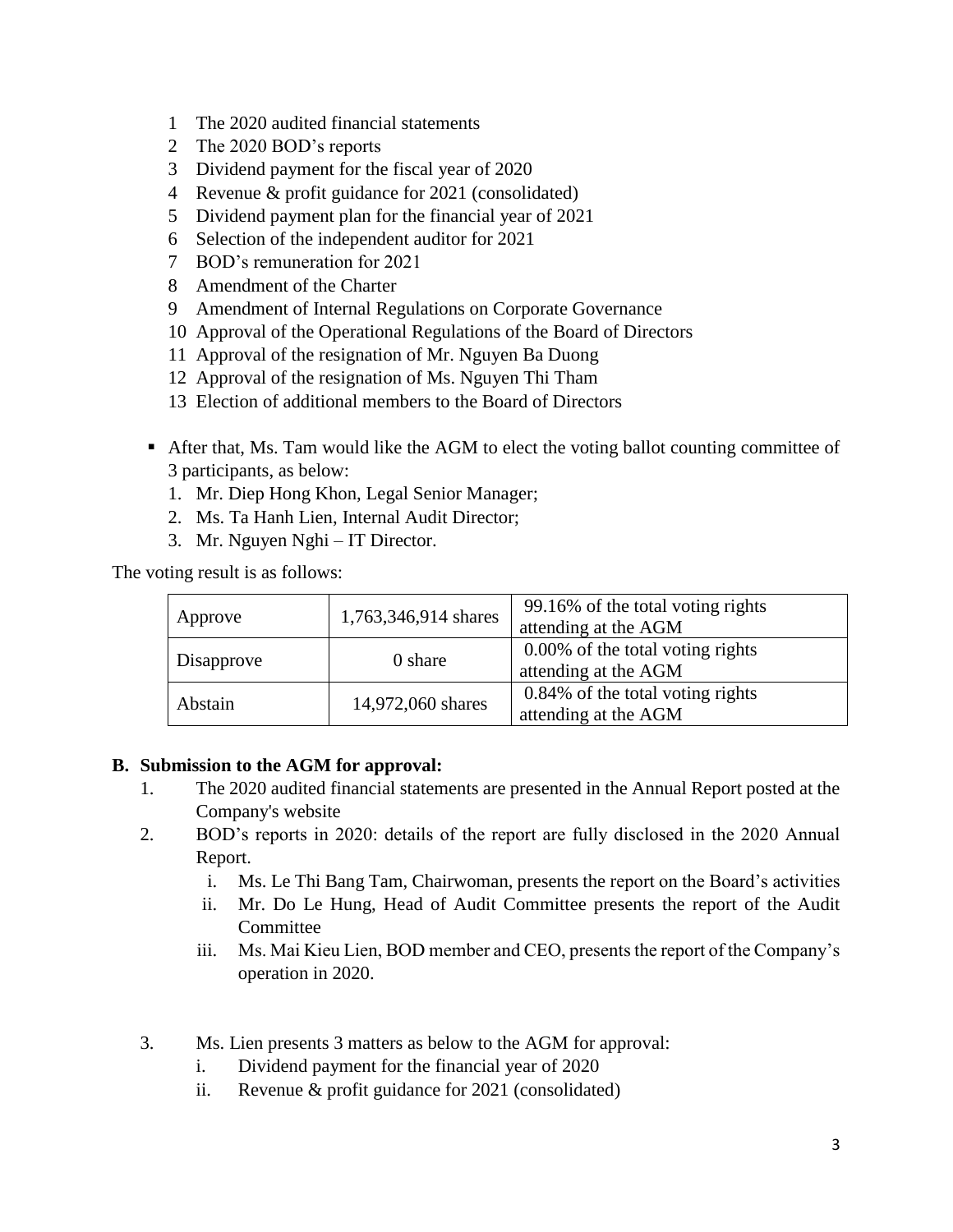- iii. Dividend payment plan for the financial year of 2011
- 4. Next, Mr. Do Le Hung presented 03 contents:
	- i. Selection of an independent auditor for fiscal year 2021
	- ii. Remuneration of the Board of Directors in 2021
	- iii. Amendment of Company Charter
- 5. Ms. Dang Thi Thu Ha presented 02 contents:
	- i. Amendment of Internal Regulations on Corporate Governance
	- ii. Approval of the Operational Regulations of the Board of Directors
- 6. Ms. Le Thi Bang Tam presented 03 contents:
	- i. Approved the resignation of Mr. Nguyen Ba Duong
	- ii. Approved the resignation of Ms. Nguyen Thi Tham
	- iii. And finally, Ms. Le Thi Bang Tam introduced candidates to elect additional members of the Board of Directors, including Ms. Tieu Yen Trinh, candidates for the position of independent members of the Board of Directors and Mr. Hoang Ngoc Thach, candidates nominated by the for major shareholders State Capital Investment Corporation.

Details of the submission to the AGM for approval: as fully disclosed in the AGM 2021 documents.

#### **C. Discussion:**

The Chairperson informs the AGM to start the Q&A section. Shareholders ask questions or send questions via the calling platform and messaging application, designed exclusively for the program. Below are some key contents discussed:

| No             | Question                                                                                                                                                            | Answer                                                                                                                                                                                                                                                                                                                                                                                |
|----------------|---------------------------------------------------------------------------------------------------------------------------------------------------------------------|---------------------------------------------------------------------------------------------------------------------------------------------------------------------------------------------------------------------------------------------------------------------------------------------------------------------------------------------------------------------------------------|
| $\mathbf{1}$   | How is the progress of the<br>projects: Vibev, Philippine<br>joint venture and Beef cattle<br>so far?                                                               | Vibev: completed the JV documents, expected to launch<br>products in the middle of the year.                                                                                                                                                                                                                                                                                          |
|                |                                                                                                                                                                     | Philippines Joint venture: In process to establish JV,<br>expected to launch products in Q4/2021.                                                                                                                                                                                                                                                                                     |
|                |                                                                                                                                                                     | Beef Joint Venture: In process to set up a JV. In the first<br>phase, we will import from Japan and test the beef quality<br>raised with Japanese technology in Vietnam to introduce to<br>consumers. The next phase is focusing on investing in a<br>farm in Vinh Phuc province with a total investment capital<br>of about 1,700 billion VND with capacity of 20,000<br>heads/year. |
| $\overline{2}$ | According to the public<br>information, the price of<br>milk powder and leasing<br>container has increased:<br>- Is the Company's export<br>performance affected by | - Although transportation and container costs have<br>increased significantly recently, these costs only account<br>for a small portion of VNM's expense structure.<br>- Increased input costs will certainly affect the profit<br>margin of the Company. Depending on the market                                                                                                     |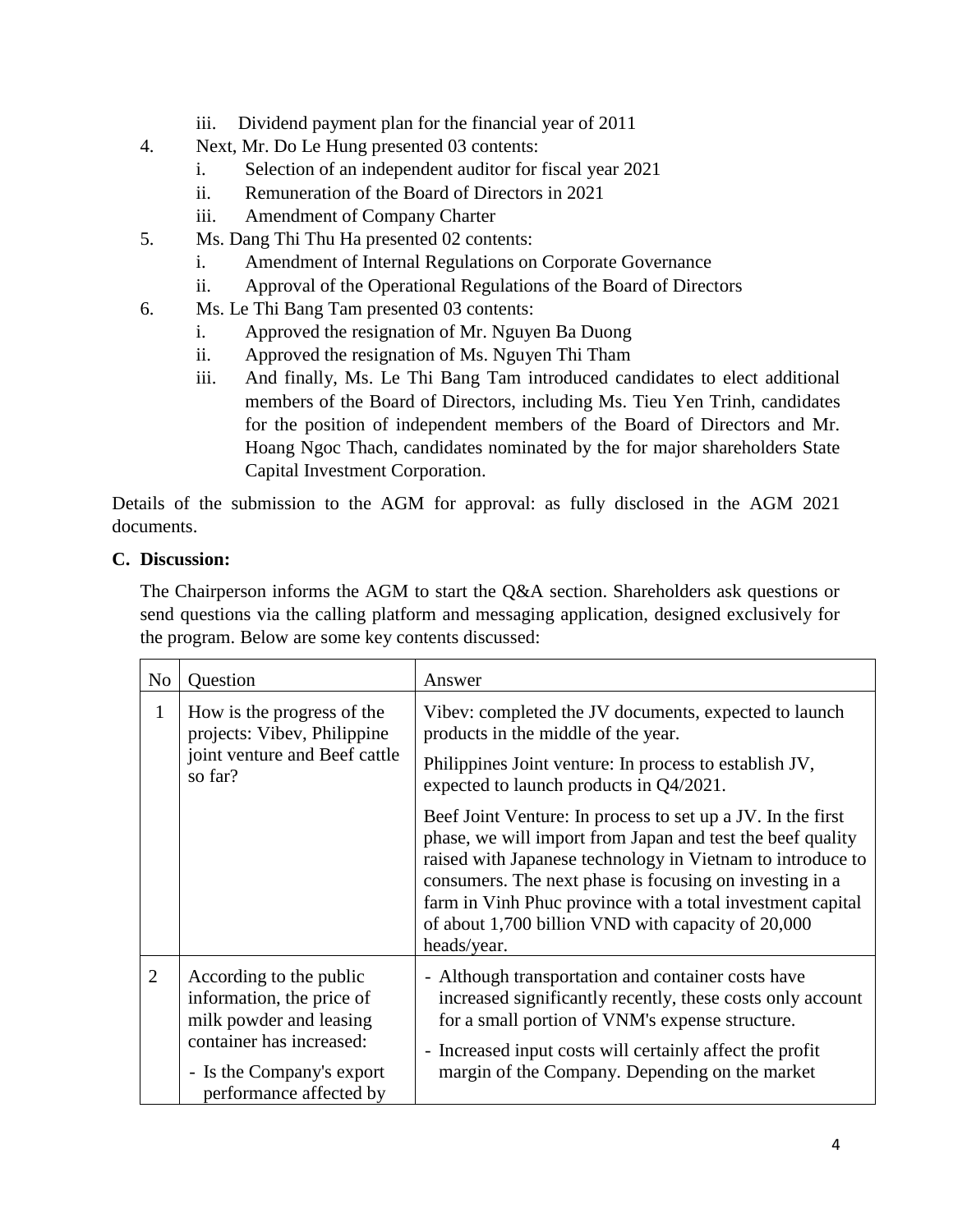|                | the cost of the container or<br>international<br>transportation?<br>- Does the company have a<br>plan to increase the selling<br>price to offset the input<br>material costs? When has<br>the company fixed milk<br>powder prices? How many<br>percent is the change in<br>the average price of milk<br>powder estimated over the<br>same period? | situation, the Company will decide whether to increase<br>the selling price or not.<br>- The company has secured the price of milk powder until<br>June 2021. Raw material prices in Q1 did not increase<br>significantly, but in Q2's prices might experience a very<br>high level.                                                                                                                                                                                                                                                  |
|----------------|---------------------------------------------------------------------------------------------------------------------------------------------------------------------------------------------------------------------------------------------------------------------------------------------------------------------------------------------------|---------------------------------------------------------------------------------------------------------------------------------------------------------------------------------------------------------------------------------------------------------------------------------------------------------------------------------------------------------------------------------------------------------------------------------------------------------------------------------------------------------------------------------------|
| 3              | When was the last ESOP?<br>Why is it not released this<br>year?                                                                                                                                                                                                                                                                                   | The most recent ESOP was issued in 2016. No additional<br>issuance will be made because it will dilute the ownership<br>rate of the state to under 36%.                                                                                                                                                                                                                                                                                                                                                                               |
| $\overline{4}$ | Does the company consider<br>any M&A deals?                                                                                                                                                                                                                                                                                                       | Currently there is no M&A project. If any, the company<br>will disclose the information to shareholders. The<br>Company's M&A strategy remains unchanged.                                                                                                                                                                                                                                                                                                                                                                             |
| 5              | Has urban area grown better<br>than rural recently?                                                                                                                                                                                                                                                                                               | Market recovery in 2021 is just on the prediction basis. In<br>January 2021, the market recovered well, but February<br>2021 was driven by a sharp decrease due to the Covid<br>cases in the North and Ho Chi Minh City. In the upcoming<br>period, scenarios are anticipated to prepare and respond.<br>According to AC Nielsen, Q1/2021 dairy industry growth<br>is still down by 7% compared to previous year.                                                                                                                     |
| 6              | What is the reason behind a<br>prudent plan?                                                                                                                                                                                                                                                                                                      | Urban and rural: Both areas showed the same performance.<br>As stated, modest growth is undesirable. In addition, this<br>year, the raw material price has increased unprecedentedly.<br>We are waiting for the last quarter of 2021 to see how<br>material price picture looks like. If the purchasing power<br>were low, the revenue would not likely to increase. The<br>Company therefore hope for the understanding from<br>shareholders. VNM commit to do its best to improve<br>revenue when the market conditions get better. |
| 7              | Regardless the market<br>conditions, does it seem like<br>peers are in their<br>ascendance?                                                                                                                                                                                                                                                       | VNM is proud to be the largest dairy company in Vietnam<br>and ranks the Top 50 largest dairy companies in the world.<br>In 2020, VNM stepped up by 6 levels, from 43 to 36<br>among the largest dairy companies in the world. However,<br>we humbly acknowledge the challenges ahead.<br>We hope shareholders to take the absolute number into<br>comparison.                                                                                                                                                                        |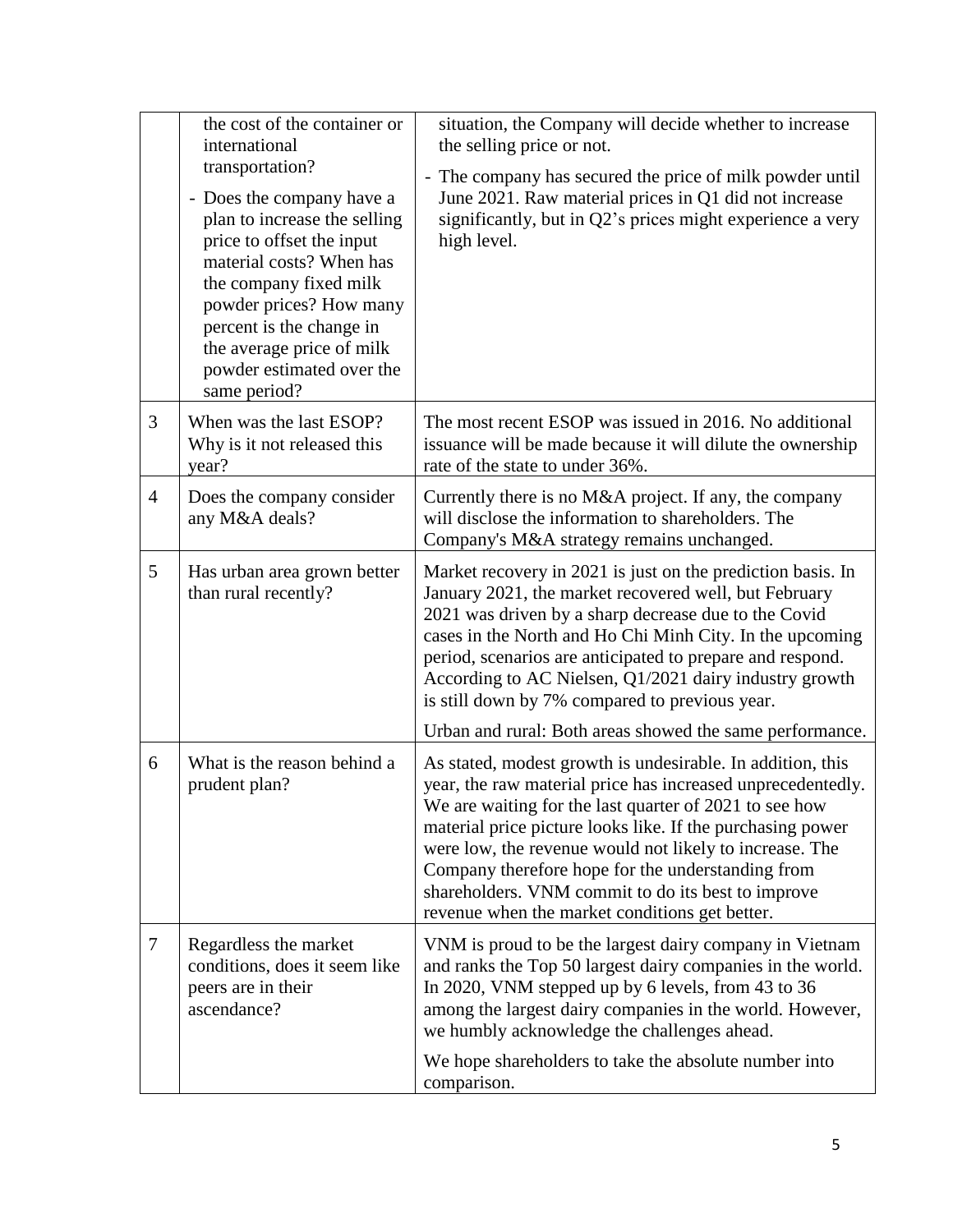| 8  | GTN – VLC deals: How did                                                                             | Vinamilk's goal is to be in the Top 30 largest dairy<br>companies in the world in the next 3-5 years.<br>The factors drive dairy consumption including: $(1)$<br>Vinamilk's competitiveness, (2) Vietnamese people's<br>income, (3) the stability and sustainability of the GDP<br>growth, and (4) population expansion. Of which, the last<br>three factors are subjective factors, the first factor is the<br>objective factor. VNM is making its efforts on the constant<br>basis, especially in terms of its human resource. |
|----|------------------------------------------------------------------------------------------------------|----------------------------------------------------------------------------------------------------------------------------------------------------------------------------------------------------------------------------------------------------------------------------------------------------------------------------------------------------------------------------------------------------------------------------------------------------------------------------------------------------------------------------------|
|    | it affect to the audited<br>financial statements? How is<br>the goodwill value?                      | Financial report: we are still waiting for audit results.<br>Goodwill value is expected in the long term.                                                                                                                                                                                                                                                                                                                                                                                                                        |
| 9  | How is the current demand<br>for dairy products?                                                     | In $Q1/2021$ , Covid emergence for the third time was<br>unpredictable, leading to a decrease in both purchasing<br>power and demand. The company hopes that from April<br>onwards, situation could get better.                                                                                                                                                                                                                                                                                                                  |
| 10 | Business results in Q1 /                                                                             | Revenue: reached 21.3% of the plan                                                                                                                                                                                                                                                                                                                                                                                                                                                                                               |
|    | 2021?                                                                                                | Profit after tax: reached 23.17% of the plan                                                                                                                                                                                                                                                                                                                                                                                                                                                                                     |
|    |                                                                                                      | The rest is to be fulfilled with the effort of the Company<br>within the remaining 9 months.                                                                                                                                                                                                                                                                                                                                                                                                                                     |
| 11 | The share price has<br>decreased significantly in the<br>past 12 months. Do we have<br>any solution? | Stock price at the end of 2020 increased by 12% compared<br>to the end of 2019. At the beginning of 2021, stock price<br>decreased by 7% due to many factors: objective and<br>intrinsic.                                                                                                                                                                                                                                                                                                                                        |
|    |                                                                                                      | Some recent stock ratings:                                                                                                                                                                                                                                                                                                                                                                                                                                                                                                       |
|    |                                                                                                      | + HSBC on March 19 issued a recommendation of VND<br>140,000 /share for VNM.                                                                                                                                                                                                                                                                                                                                                                                                                                                     |
|    |                                                                                                      | + Phu Hung securities issued a recommendation of VND<br>128,000/share.                                                                                                                                                                                                                                                                                                                                                                                                                                                           |
|    |                                                                                                      | + VCBS issued a recommendation VND 112,000/share<br>Compared to the current transaction prices, these are all<br>positive ratings.                                                                                                                                                                                                                                                                                                                                                                                               |
|    |                                                                                                      | Board of Management's reaction: when the share price<br>plummeted in March & May 2020, the Board of Directors<br>registered to buy shares to calm the stock price fluctuation<br>and subscribe to treasury shares. However, due to a change<br>in the new Securities Law, the Company decided to stop<br>buying treasury shares.                                                                                                                                                                                                 |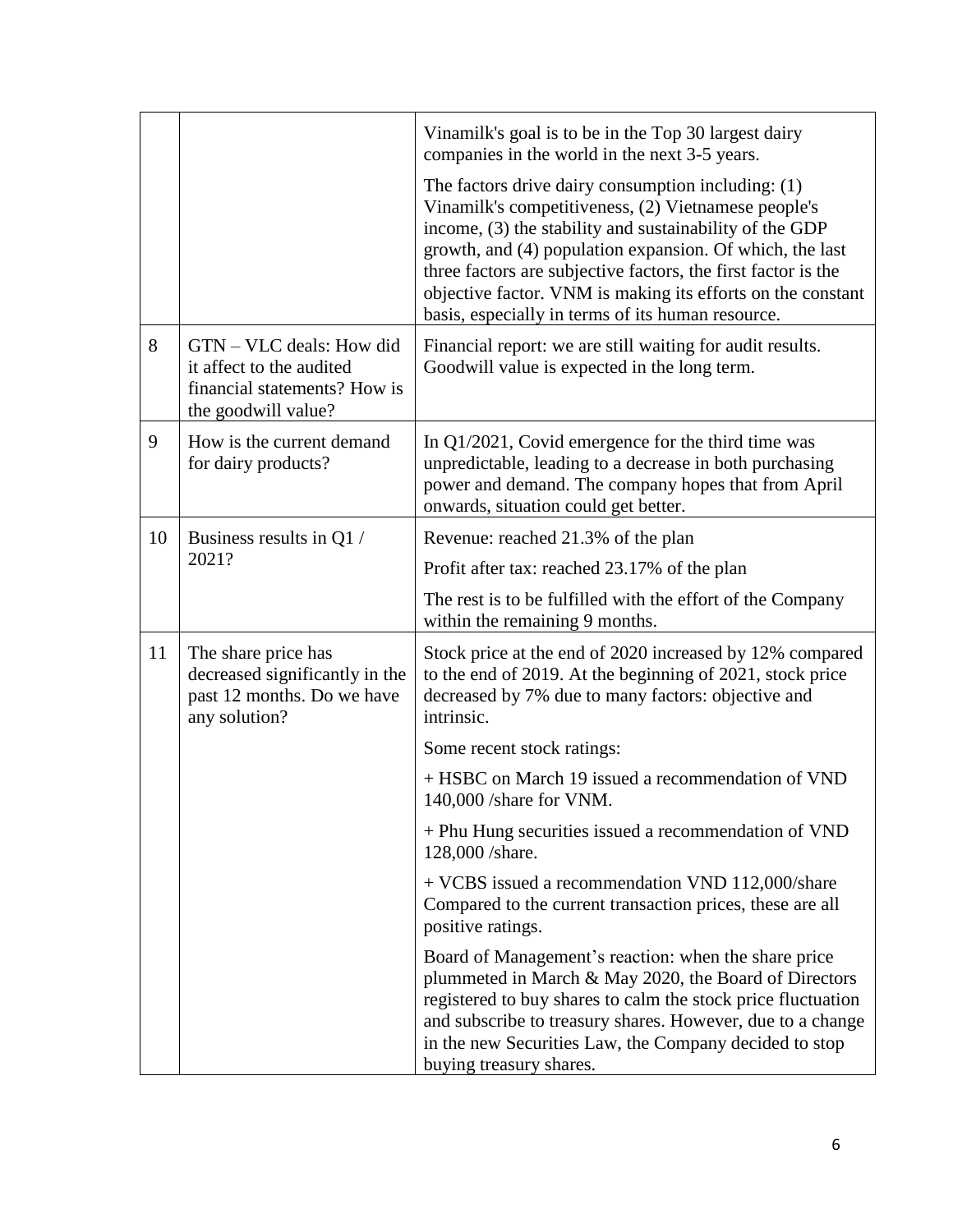| 12 | In 2020, what project is<br>attributed to an investment<br>of VND 194 billion in Laos<br>Jagro? When is the project<br>going online? How does it<br>contribute to the total<br>revenue? | This is a construction in progress in Laos Jagro. According<br>to the plan, in 2022 this project will launch products to<br>contribute input materials for the company.                                                                                                                                                                                                                                                                                                                                                                                                                   |
|----|-----------------------------------------------------------------------------------------------------------------------------------------------------------------------------------------|-------------------------------------------------------------------------------------------------------------------------------------------------------------------------------------------------------------------------------------------------------------------------------------------------------------------------------------------------------------------------------------------------------------------------------------------------------------------------------------------------------------------------------------------------------------------------------------------|
| 13 | Trade receivables as of<br>31/12/2020 increased by<br>20% compared to 2019.<br>What are the reasons? Due<br>to changes in sales policy?                                                 | These figures are consolidated. The increase was attributed<br>to the spiking sales in December. In addition, a part of the<br>company's sales policy changed.                                                                                                                                                                                                                                                                                                                                                                                                                            |
| 14 | How does EVFTA affect<br>VNM in the coming years?                                                                                                                                       | The agreement does not affect VNM that much, as the<br>dairy industry has not been levied for decades. Therefore,<br>the import tax is very low compared to other products. An<br>1-2% reduction in tax rates is not a big deal either. In<br>contrast, VNM's exports to Europe are also not significant,<br>as EU gains the dairy advantage. VNM's exports are<br>mainly to other countries.                                                                                                                                                                                             |
| 15 | Comments on the image of<br>VNM's nest fresh milk is a<br>straw nest (inedible), not a<br>nest (edible).                                                                                | Thank you for your comments.                                                                                                                                                                                                                                                                                                                                                                                                                                                                                                                                                              |
| 16 | Why does VNM plan<br>conservative growth<br>compared to other<br>companies? Revenue<br>guidance increases, profit<br>remains the same, so gross<br>profit margin decrease?              | Plan for 2021, as presented, accounted in many challenges<br>and uncertainty. The company has taken into consideration<br>very carefully. Until Vietnam has a community immune,<br>can we be confident. Other countries such as India,<br>Thailand, and Cambodia have been suffering after<br>stabilizing for a while.<br>Once the country reach community immunity, the<br>Company will have brighter plans.                                                                                                                                                                             |
| 17 | The plan to develop an e-<br>commerce channel ("e-<br>commerce")                                                                                                                        | E-commerce was announced by VNM from the last AGM.<br>VNM has been pushing for many years, but the<br>contribution is still small. Due to the motorbike preference<br>of Vietnamese people, consumers can easily access<br>traditional brick-and-mortar shops, such as the "Giac Mo<br>Sua Viet" ("GMSV") store chain. We took advantage of<br>GMSV stores to support online channel in delivery.<br>Sales of GMSV store chain are not significant but on a<br>rapid growth. In Q1/2021, revenue increase 2-3 times<br>compared to 2020. We will continue to focus on the<br>GMSV stores. |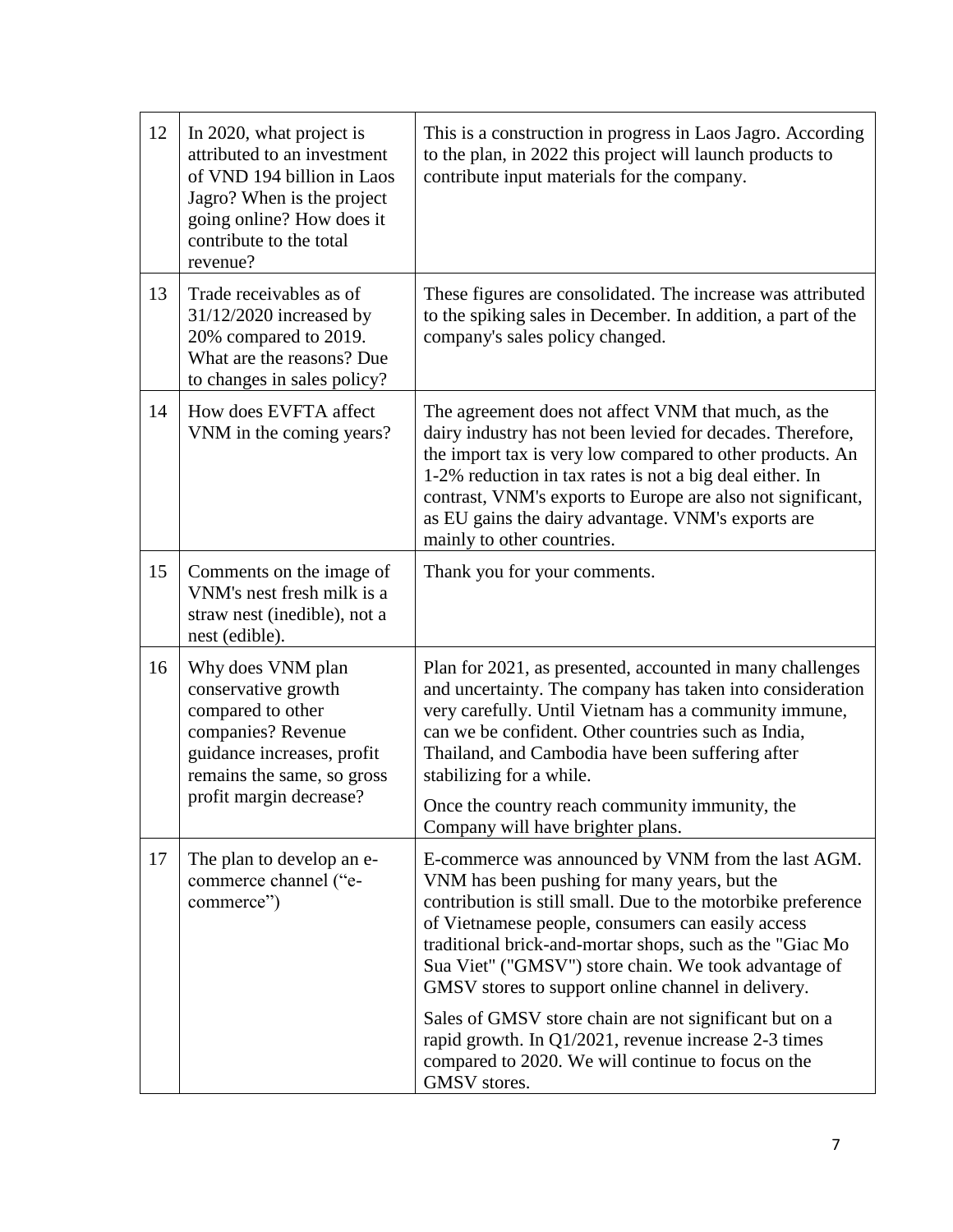|    |                                                                                                                                                       | GMSV reached 500 stores from 465 at the end of 2020,<br>and growing very well at 2 digits, thanks to the increase in<br>the number of stores and the increase in sales per store.<br>This is also the strategy for the next 3-5 years.                                                                                                                                 |
|----|-------------------------------------------------------------------------------------------------------------------------------------------------------|------------------------------------------------------------------------------------------------------------------------------------------------------------------------------------------------------------------------------------------------------------------------------------------------------------------------------------------------------------------------|
| 18 | Export in $Q1/2021$ . Will the<br>serious situation of Covid-19<br>in Cambodia impact on the<br>operation of VNM? Has the<br>US market recovered yet? | Q1 exports increased by 8%.<br>Angkormilk: the spread of pandemic has risen for the last<br>2 weeks and is getting more and more serious. If the<br>lockdown happens in Phnom Penh, employees can not<br>come to the factory. Regard to the situation, we will ask<br>for permission to operate normally. Otherwise, the<br>operation should be temporarily on hold.   |
|    |                                                                                                                                                       | The US has vaccinated 200 million people, and is expected<br>to vaccinate all people in May. Hopefully companies in the<br>US will operate normally in May.                                                                                                                                                                                                            |
| 19 | Why does not the Company<br>pay 2020 dividend of VND<br>4,500 /share?                                                                                 | VNM commits at least 50% of NPAT, but pays at 70-80%<br>every year. Recently, VNM has had bonus shares, so the<br>dividend / share ratio is a bit low, but the dividend amount<br>is not low.                                                                                                                                                                          |
| 20 | Preparing for successor<br>personnel                                                                                                                  | VNM has a workforce plan from CEO level to middle<br>management. Inheritance personnel is always a difficult<br>problem for mostly company, VNM is not an exception.<br>We also keep up training program, and renew personnel<br>system to meet the high demand and increasing scale of<br>the company. Working on human resources is a long and<br>strategic process. |
| 21 | <b>CAPEX</b> investment                                                                                                                               | CAPEX investment will not be significant in the upcoming<br>period, as the current production capacity has increased by<br>60-80%, to meet the company's demand until 2025.<br>Investment will favor M&A, and new industry might be<br>considered.                                                                                                                     |
| 22 | Does VNM have a bonus<br>share plan this year?                                                                                                        | According to the AGM report, this year there are no bonus<br>shares, as we did in 2020. The 2022 plan will be decided<br>by the General Meeting of Shareholders in 2022.                                                                                                                                                                                               |

## **D. Voting and election**

Mr. Diep Hong Khon, on behalf of the vote-counting committee, announces the voting results below:

### **Results for the voting matters:**

**1. Share issuance for the existing shareholders:**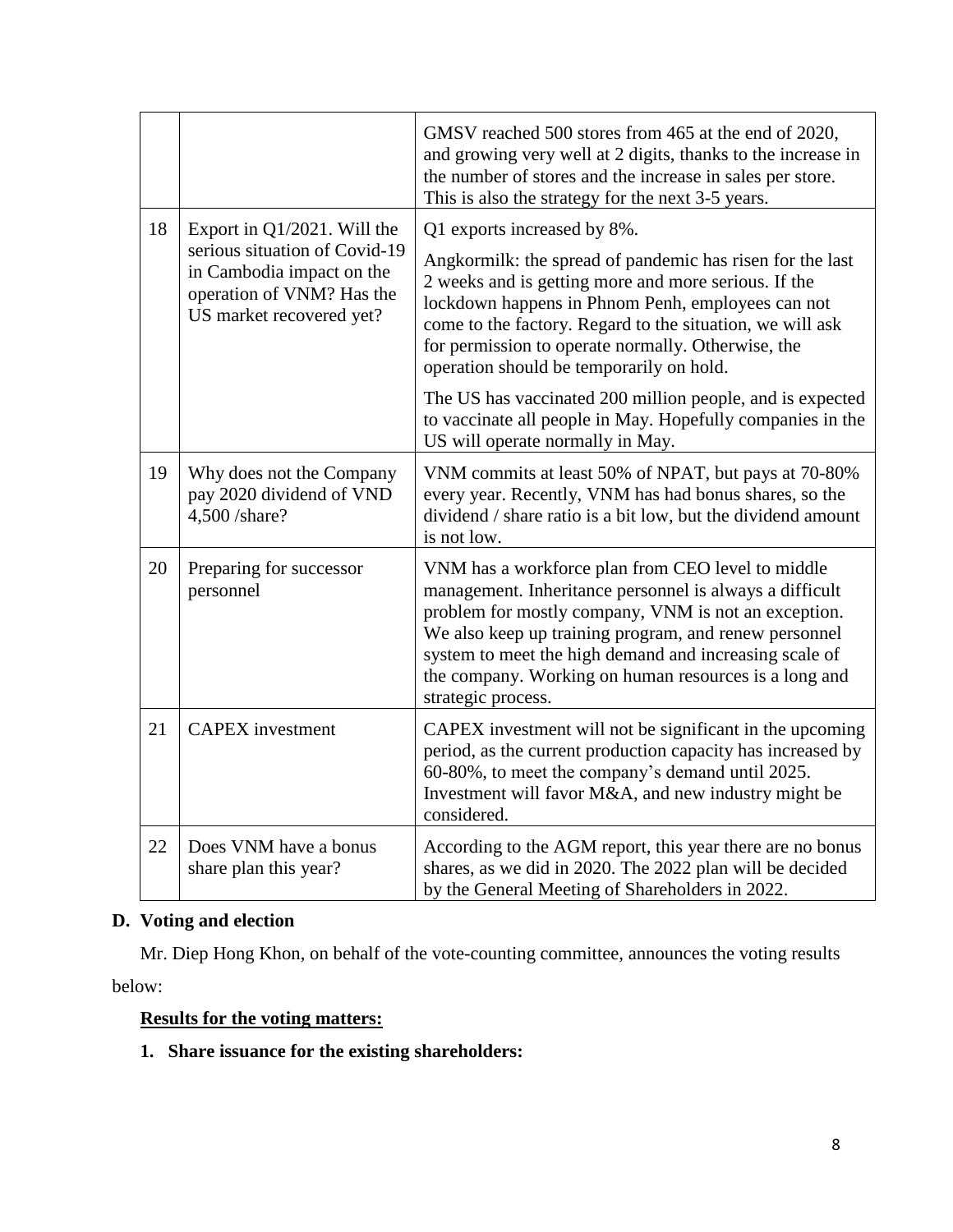- Total number of votes to participate in the vote: 4,906 votes, representing 1,778,318,974 shares, accounting for 85.09% of the total number of outstanding voting shares of the Company.
- Total number of valid votes: 4,906 votes, representing 1,778,318,974 shares, accounting for 100% of the total number of voting shares of the attending shareholders.
- Total number of invalid votes: 0 votes, representing 0 shares, representing 0% of the total number of voting shares of the attending shareholders.

## **2. Voting results:**

## **a) The audited financial statements for the fiscal year of 2020.**

| Approve    | 1,776,557,423 shares | 99.90% of the total voting rights<br>attending at the AGM |
|------------|----------------------|-----------------------------------------------------------|
| Disapprove | 0 share              | 0 % of the total voting rights<br>attending at the AGM    |
| Abstain    | 1,761,551 shares     | 0.10% of the total voting rights<br>attending at the AGM  |

## **b) Report of the Board of Directors ("BOD") for 2020.**

| Approve    | 1,776,557,423 shares | 99.90% of the total voting rights<br>attending at the AGM |
|------------|----------------------|-----------------------------------------------------------|
| Disapprove | 0 share              | 0 % of the total voting rights<br>attending at the AGM    |
| Abstain    | 1,761,551 shares     | 0.10% of the total voting rights<br>attending at the AGM  |

#### **c) Dividend payment for the fiscal year of 2020.**

| Approve    | 1,776,565,596 shares | 99.90% of the total voting rights<br>attending at the AGM |
|------------|----------------------|-----------------------------------------------------------|
| Disapprove | 0 share              | 0 % of the total voting rights<br>attending at the AGM    |
| Abstain    | 1,753,378 shares     | 0.10% of the total voting rights<br>attending at the AGM  |

#### **d) Business plan: Revenue and profit for 2021 (consolidated).**

| Approve    | 1,776,526,428 shares | 99.90% of the total voting rights<br>attending at the AGM   |
|------------|----------------------|-------------------------------------------------------------|
| Disapprove | 39,166 shares        | 0 % of the total voting rights<br>attending at the AGM      |
| Abstain    | 1,753,380 shares     | $0.10\%$ of the total voting rights<br>attending at the AGM |

**e) Dividend payment plan for 2020.**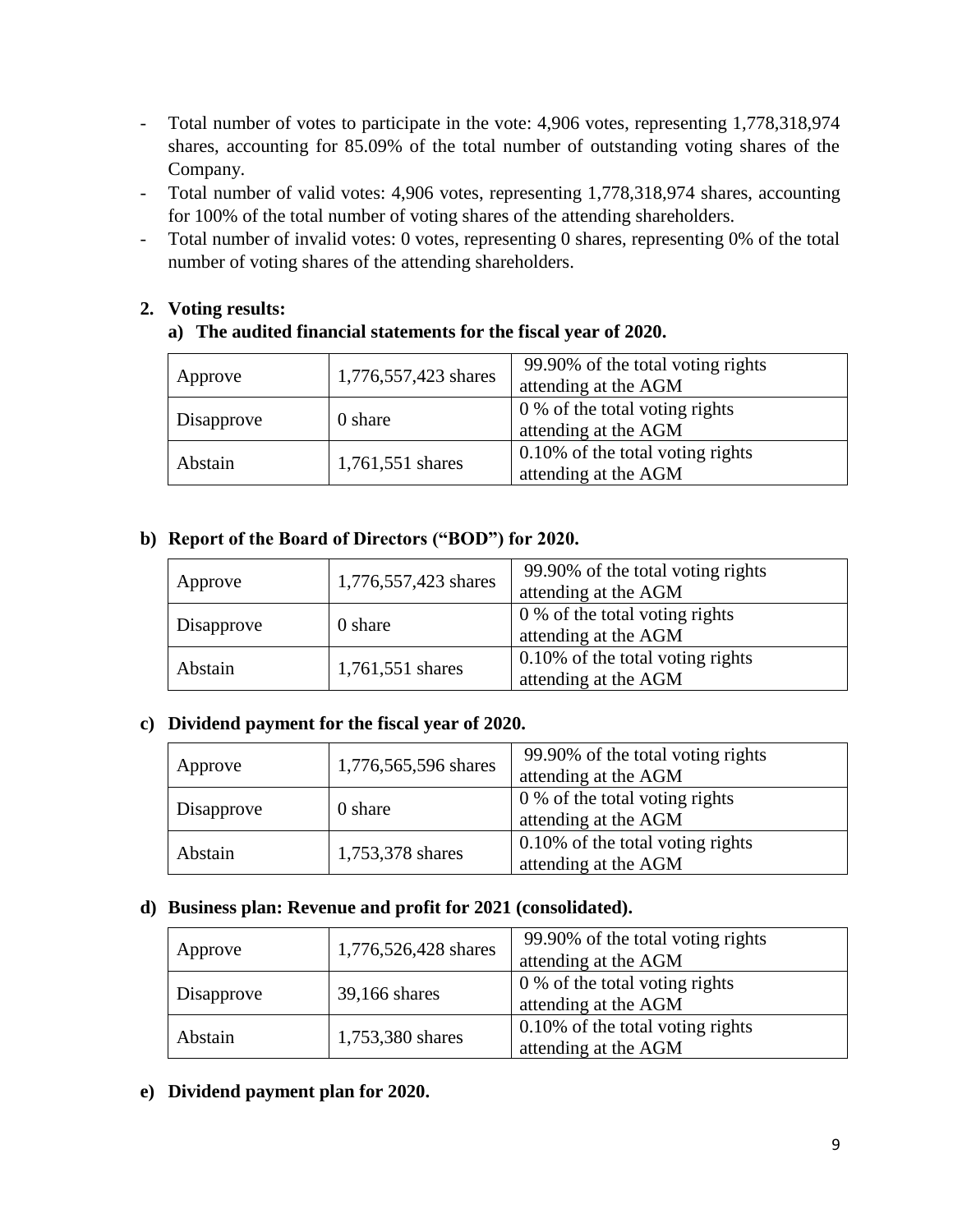| Approve    | 1,776,518,148 shares | 99.90% of the total voting rights<br>attending at the AGM |  |
|------------|----------------------|-----------------------------------------------------------|--|
| Disapprove | 0 share              | 0 % of the total voting rights<br>attending at the AGM    |  |
| Abstain    | 1,800,826 shares     | 0.10% of the total voting rights<br>attending at the AGM  |  |

## **f) New share issuance and listing for existing shareholders.**

| Approve    | 1,726,536,364 shares | 97.09% of the total voting rights<br>attending at the AGM  |  |
|------------|----------------------|------------------------------------------------------------|--|
| Disapprove | 30,018,389 shares    | 1.69% % of the total voting rights<br>attending at the AGM |  |
| Abstain    | 21,764,221 shares    | 1,22% of the total voting rights<br>attending at the AGM   |  |

## **g) BOD's remuneration.**

| Approve    | 1,776,555,016 shares | 99.90% of the total voting rights<br>attending at the AGM   |  |
|------------|----------------------|-------------------------------------------------------------|--|
| Disapprove | 0 share              | 0 % of the total voting rights<br>attending at the AGM      |  |
| Abstain    | 1,763,958 shares     | $0.10\%$ of the total voting rights<br>attending at the AGM |  |

## **h) Amendment of the Charter.**

| Approve    | 1,775,392,245 shares | 99.84% of the total voting rights<br>attending at the AGM   |  |
|------------|----------------------|-------------------------------------------------------------|--|
| Disapprove | 0 share              | 0% of the total voting rights<br>attending at the AGM       |  |
| Abstain    | 2,926,729 shares     | $0.16\%$ of the total voting rights<br>attending at the AGM |  |

**i) Amendment of Internal Regulations on Corporate Governance.**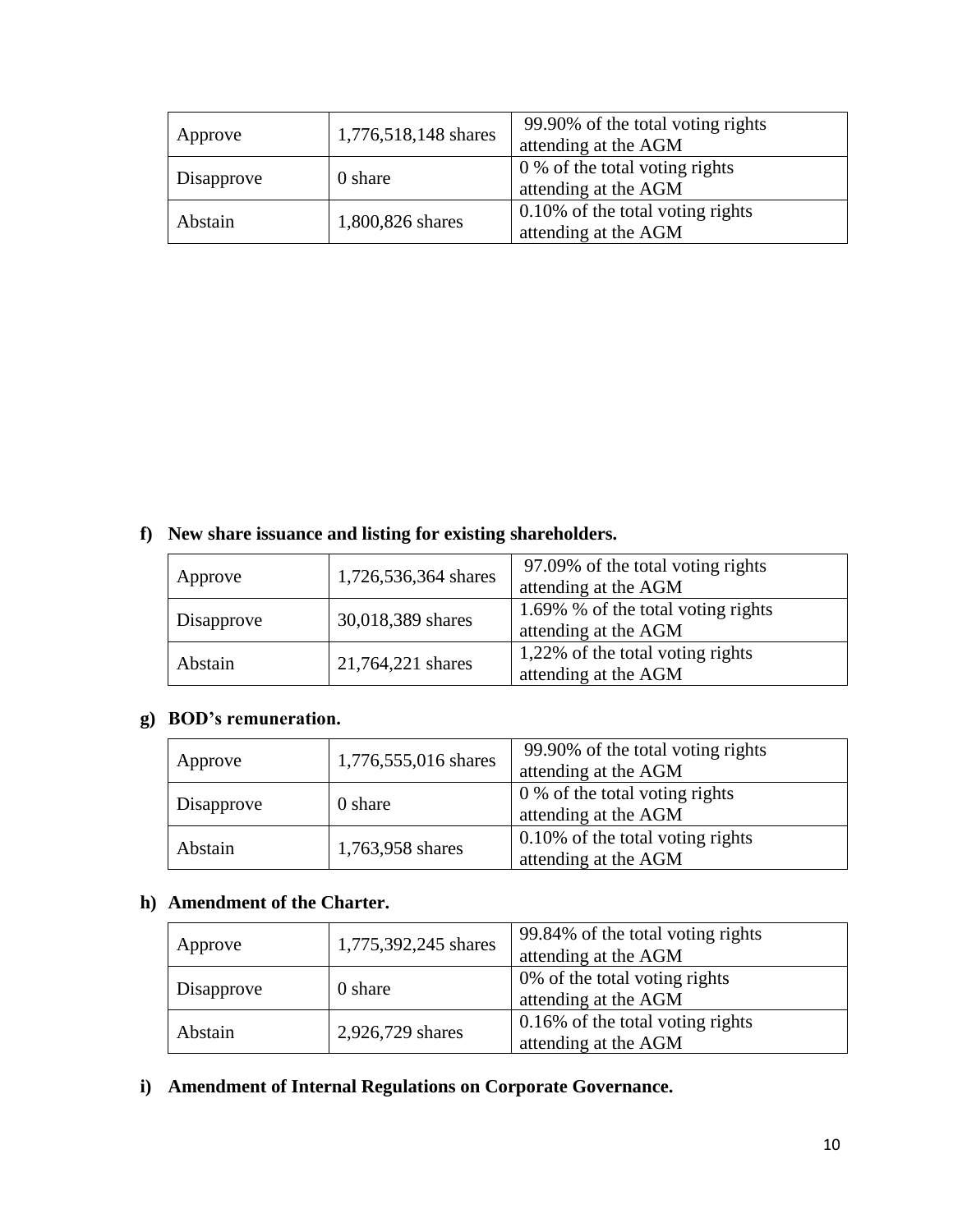| Approve    | 1,776,514,543 shares | 99.9% of the total voting rights<br>attending at the AGM    |  |
|------------|----------------------|-------------------------------------------------------------|--|
| Disapprove | 0 shares             | 0% of the total voting rights<br>attending at the AGM       |  |
| Abstain    | 1,804,431 shares     | $0.10\%$ of the total voting rights<br>attending at the AGM |  |

# **j) Approval of the Operational Regulations of the Board of Directors**

| Approve    | 1,776,517,738 shares | 99.9 % of the total voting rights<br>attending at the AGM |  |
|------------|----------------------|-----------------------------------------------------------|--|
| Disapprove | 0 shares             | 0% of the total voting rights<br>attending at the AGM     |  |
| Abstain    | 1,801,236 shares     | 0.01 % of the total voting rights<br>attending at the AGM |  |

# **k) Approval of the resignation of Mr. Nguyen Ba Duong**

| Approve    | 1,763,911,122 shares | 99.19% of the total voting rights<br>attending at the AGM |  |
|------------|----------------------|-----------------------------------------------------------|--|
| Disapprove | 0 share              | 0% of the total voting rights<br>attending at the AGM     |  |
| Abstain    | 14,407,852 shares    | 0.81% of the total voting rights<br>attending at the AGM  |  |

# **l) Approval of the resignation of Ms. Nguyen Thi Tham**

| Approve    | 1,741,261,693 shares | 97.91% of the total voting rights<br>attending at the AGM |  |
|------------|----------------------|-----------------------------------------------------------|--|
| Disapprove | 857,931 shares       | 0.05% of the total voting rights<br>attending at the AGM  |  |
| Abstain    | 36,199,350 shares    | 2.04% of the total voting rights<br>attending at the AGM  |  |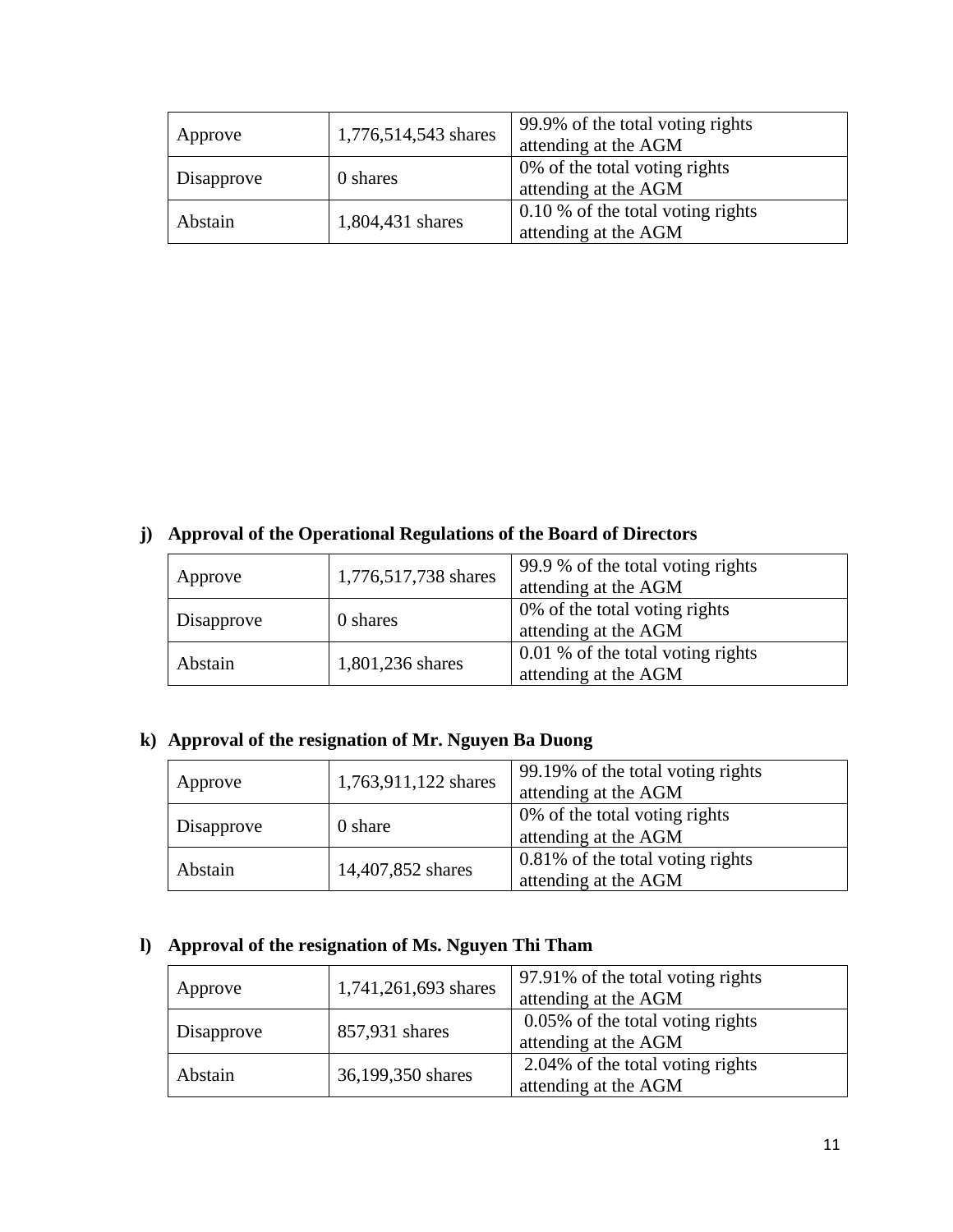#### **Voting result for the new Member of the BOD**

#### **1. Vote issuance to the shareholders**

- Total number of shares participating in the voting: 4,906 shares, representing 100% of the total number of voting shares of shareholders attending the meeting, corresponding to 1,778,318,974 votes.

### **2. Voting result for the new Member of the BOD for 2017-2021:**

| No. | <b>Name</b>          | <b>Total valid shares</b> |  |
|-----|----------------------|---------------------------|--|
|     | Ms. TIEU YEN TRINH   | 1,827,930,838             |  |
|     | Mr. HOANG NGOC THACH | 1,711,894,204             |  |

## **III. THE MATTERS APPROVED BY THE AGM**

According to the Article 17.2 and 17.3 of the Company's charter, the following matters are approved by the AGM:

## **1. Voting result:**

| No.            | <b>Approved matters</b>                                              | % Approved |
|----------------|----------------------------------------------------------------------|------------|
| 1              | <b>Audited Financial Report 2020</b>                                 | 99.9%      |
| $\overline{2}$ | Report of the Board of Directors in 2020                             | 99.9%      |
| 3              | Dividend rate for fiscal year 2020                                   | 99.9%      |
| $\overline{4}$ | Revenue profit plan for 2021                                         | 99.9%      |
| 5              | Dividend plan for fiscal year 2021                                   | 99.9%      |
| 6              | Selection of an independent auditing company                         | 97.09%     |
| $\overline{7}$ | Remuneration of the Board of Directors in 2021                       | 99.9%      |
| 8              | <b>Amend Company Charter</b>                                         | 99.84%     |
| 9              | Amend Internal Regulations on Corporate Governance                   | 99.9%      |
| 10             | Approve the Operation Regulation of the Board of<br><b>Directors</b> | 99.90%     |
| 11             | Approved the resignation of Mr. Nguyen Ba Duong                      | 99.19%     |